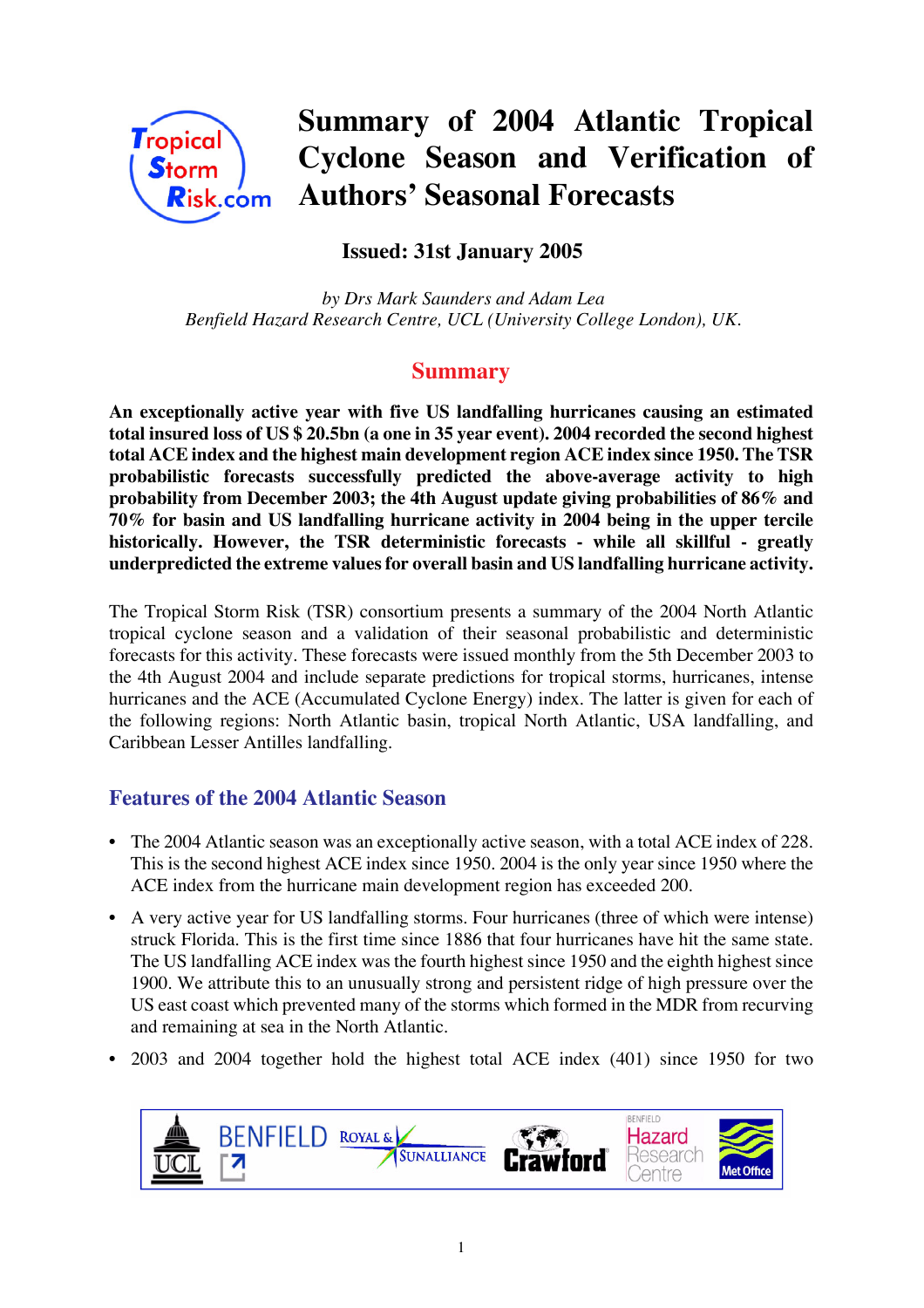consecutive Atlantic hurricane seasons.

- Hurricane Ivan's ACE index (70) is the highest from a single tropical cyclone anywhere in the world since reliable records began. Ivan also holds the record for the longest duration at Category 4 (>115kts) intensity. This was due to its long track through the deep tropics during conditions of very favourable sea surface temperature and low vertical wind shear.
- Hurricane Charley was the most intense hurricane to strike the US since Andrew in 1992. It came ashore at Charlotte Harbour, Florida with 145mph winds and caused US \$6.8bn in insured damage. This was the second most damaging US hurricane strike in the last 53 years. An unusual feature of Charley was its rapid intensification and change in direction a few hours prior to landfall.
- Most activity was concentrated into August and September (with only three weak tropical storms occurring outside these months). August 2004 was the most active August since 1950 having a total ACE index of 65, eight tropical storms, four hurricanes and three intense hurricanes. Although September saw near average numbers of named storms, it had the highest North Atlantic total ACE index (155) during any month since 1950.
- Hurricanes Frances and Jeanne struck the Florida coastline within 5 km of each other. Frances was a Category 2 hurricane with winds of 105mph and Jeanne was a Category 3 storm with winds of 120mph. Jeanne had earlier killed over 2000 people in Haiti where it struck as a tropical storm causing massive flooding and mudslides.

|                | <b>Individual Storm and Loss Summary 2004</b> |                    |                       |                             |                       |                                   |                                                            |
|----------------|-----------------------------------------------|--------------------|-----------------------|-----------------------------|-----------------------|-----------------------------------|------------------------------------------------------------|
| No.            | Name                                          | Dates              | Peak<br>Wind<br>(kts) | Minimum<br>Pressure<br>(mb) | Hurricane<br>Category | Category at<br><b>US</b> Landfall | <b>Estimated US</b><br><b>Insured Loss</b><br>$(US $bn)**$ |
| 1              | Alex                                          | 31 Jul - 6 Aug     | 105                   | 957                         | 3                     |                                   | 0.0025                                                     |
| $\overline{2}$ | Bonnie                                        | $9-12$ Aug         | 55                    | 1001                        |                       | <b>TS</b>                         |                                                            |
| 3              | Charley                                       | $9-15$ Aug         | 125                   | 941                         | $\overline{4}$        | $\overline{4}$                    | 6.8                                                        |
| 4              | Danielle                                      | 13-21 Aug          | 90                    | 970                         | $\overline{2}$        |                                   |                                                            |
| 5              | Earl                                          | 13-15 Aug          | 45                    | 1009                        |                       |                                   |                                                            |
| 6              | Frances                                       | 25 Aug - 9 Sep     | 125                   | 935                         | 4                     | $\overline{2}$                    | 4.4                                                        |
| 7              | Gaston                                        | 27 Aug - 1 Sep     | 65                    | 986                         | 1                     | 1                                 | 0.065                                                      |
| 8              | Hermine                                       | 29 - 31 Aug        | 50                    | 1002                        |                       | <b>TS</b>                         |                                                            |
| 9              | Ivan                                          | $2 - 24$ Sep       | 145                   | 910                         | 5                     | 3                                 | 6.0                                                        |
| 10             | Jeanne                                        | 13 - 28 Sep        | 105                   | 950                         | 3                     | 3                                 | 3.25                                                       |
| 11             | Karl                                          | 16 - 24 Sep        | 120                   | 938                         | 4                     |                                   |                                                            |
| 12             | Lisa                                          | 19 Sep - 3 Oct     | 65                    | 987                         | 1                     |                                   |                                                            |
| 13             | Matthew                                       | 8 - 10 Oct         | 40                    | 997                         |                       | <b>TS</b>                         |                                                            |
| 14             | Nicole*                                       | 10 - 11 Oct        | 45                    | 988                         |                       |                                   |                                                            |
| 15             | Otto                                          | $29$ Nov - $3$ Dec | 45                    | 995                         |                       |                                   |                                                            |

\* Subtropical storm. \*\*Insurance Information Institute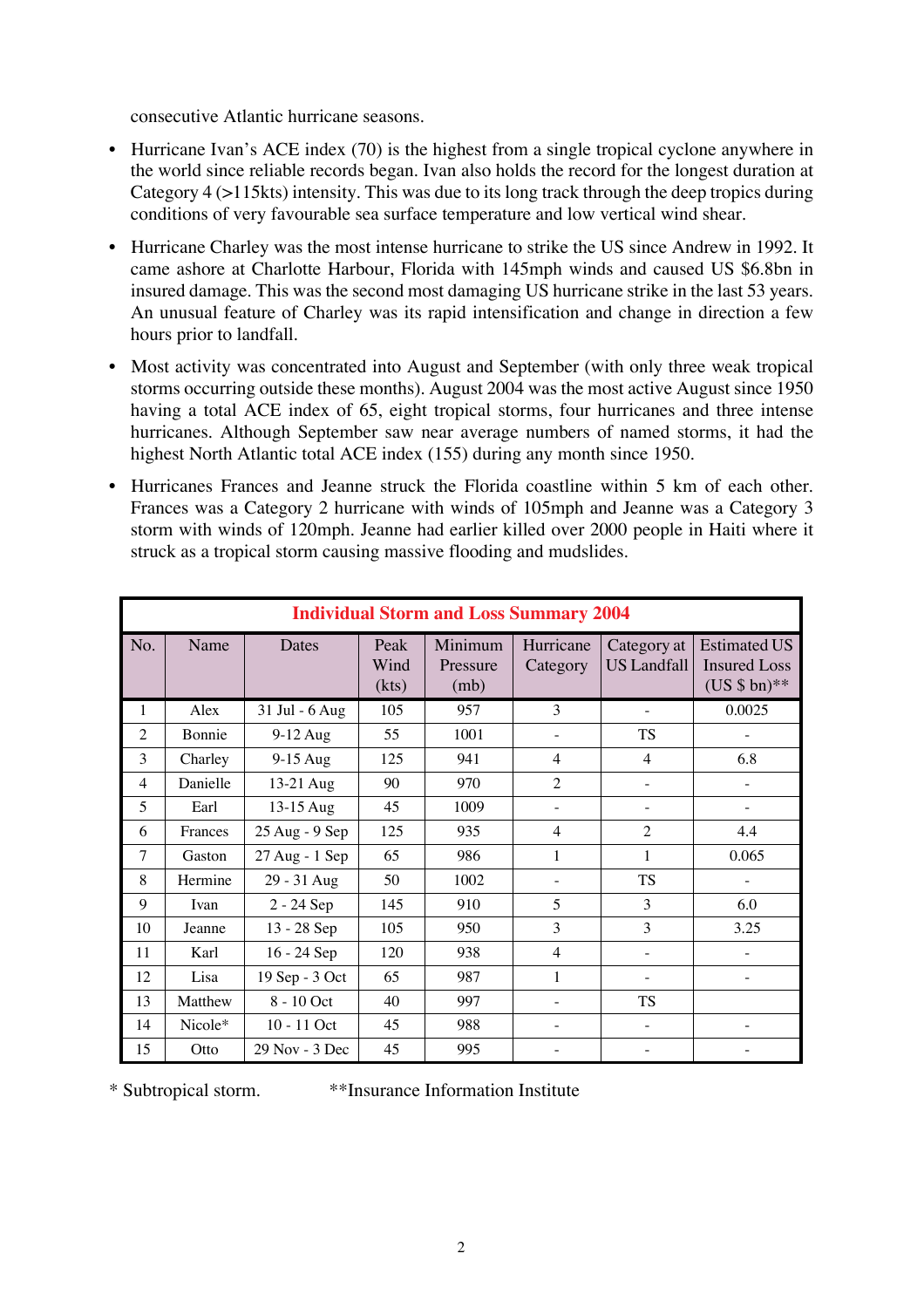## **Verification of Forecasts**

## **1. North Atlantic Hurricane Activity**

| (a) Deterministic Forecasts: North Atlantic Hurricane Activity 2004 |             |                           |                        |                 |                       |
|---------------------------------------------------------------------|-------------|---------------------------|------------------------|-----------------|-----------------------|
|                                                                     |             | <b>Total ACE</b><br>Index | Named<br><b>Storms</b> | Hurricanes      | Intense<br>Hurricanes |
| Average Number (±SD) (1950-2003)                                    |             | $95 (\pm 54)$             | $9.9 \ (\pm 3.3)$      | $6.0 (\pm 2.3)$ | $2.5 (\pm 1.9)$       |
| <b>Actual Number 2004</b>                                           |             | 228                       | 15                     | 9               | 6                     |
|                                                                     | 4 Aug 2004  | 145 $(\pm 36)$            | 14.0 $(\pm 2.4)$       | 7.6 $(\pm 1.1)$ | $3.1 (\pm 1.3)$       |
|                                                                     | 5 Jul 2004  | $114 (\pm 36)$            | $12.3 \ (\pm 2.4)$     | $6.6 (\pm 1.3)$ | $2.6 (\pm 1.4)$       |
|                                                                     | 4 Jun 2004  | 101 $(\pm 34)$            | $11.7 (\pm 2.1)$       | 6.1 $(\pm 1.5)$ | $2.4 (\pm 1.3)$       |
|                                                                     | 11 May 2004 | $120 (\pm 40)$            | $12.6 (\pm 2.6)$       | $6.8 (\pm 1.8)$ | $2.7 (\pm 1.3)$       |
| TSR Forecasts $(\pm SD)$                                            | 6 Apr 2004  | $128 (\pm 50)$            | $13.1 (\pm 3.2)$       | $7.2 (\pm 2.1)$ | $2.9 \ (\pm 1.5)$     |
|                                                                     | 5 Mar 2004  | $122 (\pm 53)$            | $12.8 (\pm 3.6)$       | $7.0 (\pm 2.4)$ | $2.8 (\pm 1.5)$       |
|                                                                     | 5 Feb 2004  | 139 $(\pm 53)$            | $13.7 \ (\pm 3.5)$     | $7.6 (\pm 2.4)$ | $3.1 (\pm 1.5)$       |
|                                                                     | 6 Jan 2004  | $132 (\pm 59)$            | $13.3 \ (\pm 3.9)$     | $7.2 (\pm 2.6)$ | $2.9 \ (\pm 1.6)$     |
|                                                                     | 5 Dec 2003  | $132 (\pm 59)$            | $13.0 (\pm 4.0)$       | $7.2 (\pm 2.7)$ | $2.9 \ (\pm 1.6)$     |
|                                                                     | 6 Aug 2004  |                           | 13                     | 7               | 3                     |
| <b>Gray Forecasts</b>                                               | 28 May 2004 | -                         | 14                     | 8               | 3                     |
|                                                                     | 2 Apr 2004  | $\overline{a}$            | 14                     | 8               | 3                     |
|                                                                     | 5 Dec 2003  |                           | 13                     | $\tau$          | 3                     |
| <b>NOAA</b> Forecasts                                               | 7 Aug 2004  | 103-146                   | $12 - 15$              | $7-9$           | $3 - 4$               |
|                                                                     | 19 May 2004 | 95-155                    | $11 - 15$              | $6-8$           | $2 - 4$               |
| Meteorological Insti-                                               | 1 Aug 2004  |                           | 12                     | 8               |                       |
| tute, Cuba Forecasts                                                | 2 May 2004  |                           | 10                     | 6               |                       |

| (b) Probabilistic Forecasts: North Atlantic Total ACE Index 2004 |             |                              |             |              |          |
|------------------------------------------------------------------|-------------|------------------------------|-------------|--------------|----------|
|                                                                  |             | <b>Tercile Probabilities</b> | <b>RPSS</b> |              |          |
|                                                                  |             | Below normal<br>Normal       |             | Above normal |          |
| Actual 2004                                                      |             | $\Omega$                     | $\Omega$    | 100          | 1        |
| Climatology 1950-2003                                            |             | 33.3                         | 33.3        | 33.3         | $\Omega$ |
|                                                                  | 4 Aug 2004  | 1                            | 13          | 86           | 0.95     |
|                                                                  | 5 Jul 2004  | 7                            | 38          | 55           | 0.47     |
|                                                                  | 4 Jun 2004  | 13                           | 46          | 41           | 0.13     |
|                                                                  | 11 May 2004 | 7                            | 32          | 61           | 0.61     |
| <b>TSR Forecasts</b>                                             | 6 Apr 2004  | 9                            | 26          | 65           | 0.70     |
|                                                                  | 5 Mar 2004  | 13                           | 27          | 60           | 0.62     |
|                                                                  | 5 Feb 2004  | 7                            | 21          | 72           | 0.81     |
|                                                                  | 6 Jan 2004  | 12                           | 23          | 65           | 0.72     |
|                                                                  | 5 Dec 2003  | 12                           | 23          | 65           | 0.72     |
| <b>NOAA</b> Forecasts                                            | 7 Aug 2004  | 10                           | 45          | 45           | 0.23     |
|                                                                  | 19 May 2004 | 10                           | 40          | 50           | 0.37     |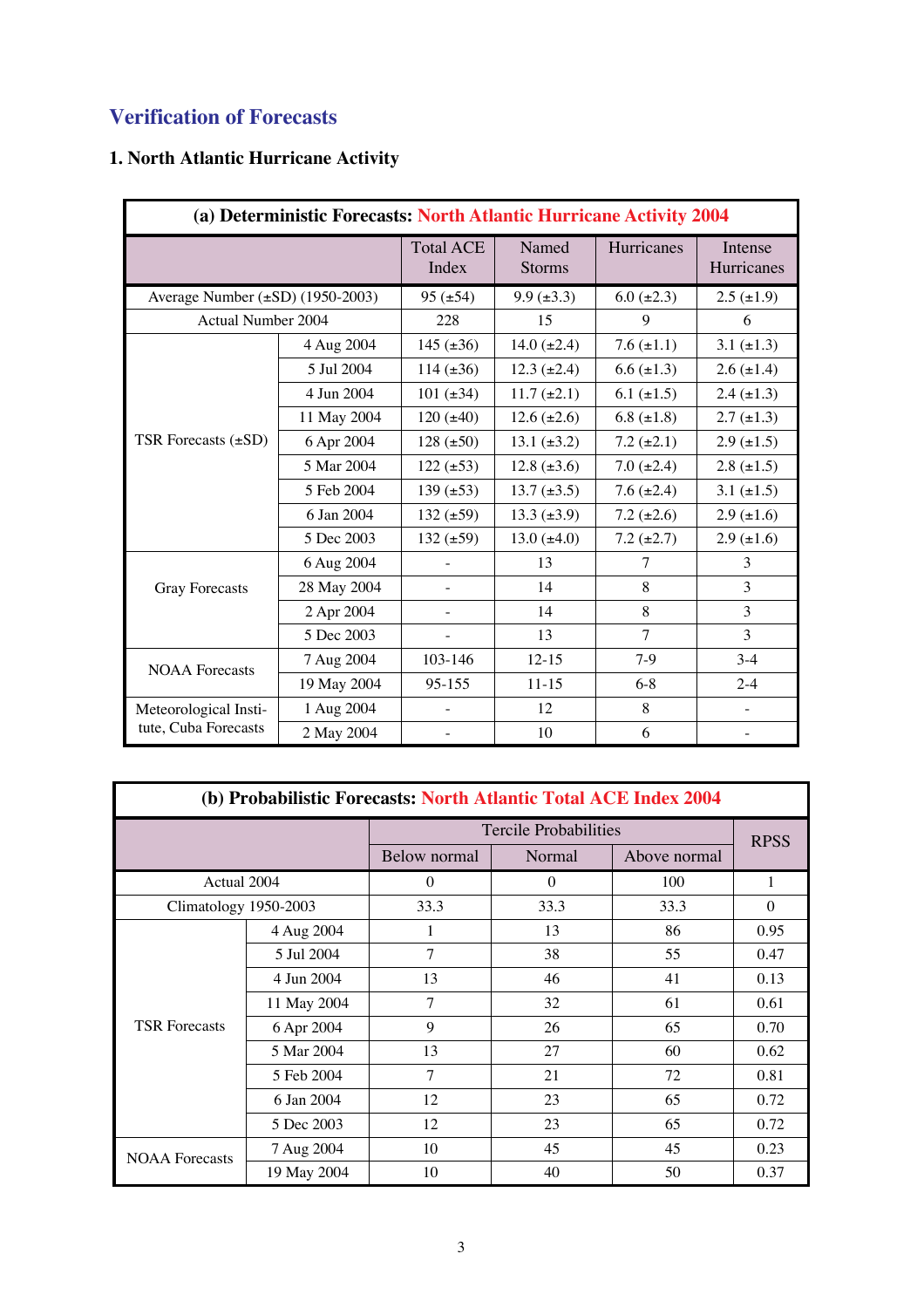| (a) Deterministic Forecasts: MDR, Caribbean and Gulf Hurricane Activity 2004 |             |                                                          |                                    |                   |                       |
|------------------------------------------------------------------------------|-------------|----------------------------------------------------------|------------------------------------|-------------------|-----------------------|
|                                                                              |             | <b>Total ACE</b><br>Index<br>$(x10^4$ kts <sup>2</sup> ) | Named<br>Tropical<br><b>Storms</b> | <b>Hurricanes</b> | Intense<br>Hurricanes |
| Average Number $(\pm SD)$ (1950-2003)                                        |             | $73 (\pm 55)$                                            | $6.8 (\pm 3.1)$                    | 4.1 $(\pm 2.4)$   | $2.2 (\pm 1.8)$       |
| <b>Actual Number 2004</b>                                                    |             | 209                                                      | 10                                 | 7                 | 5                     |
|                                                                              | 4 Aug 2004  | $129 (+42)$                                              | $10.4 \ (\pm 2.5)$                 | $5.9 \ (\pm 1.7)$ | $3.1 (\pm 1.3)$       |
|                                                                              | 5 Jul 2004  | $97 (\pm 39)$                                            | $8.7 (\pm 2.3)$                    | 4.9 $(\pm 1.6)$   | $2.6 (\pm 1.4)$       |
|                                                                              | 4 Jun 2004  | $85 (\pm 37)$                                            | $8.1 (\pm 2.5)$                    | $4.4 \ (\pm 1.7)$ | $2.4 \ (\pm 1.3)$     |
|                                                                              | 11 May 2004 | $103 (+42)$                                              | $9.0 (\pm 2.8)$                    | $5.1 (\pm 2.0)$   | $2.7 \ (\pm 1.3)$     |
| TSR Forecasts $(\pm SD)$                                                     | 6 Apr 2004  | $112 (\pm 53)$                                           | $9.5 (\pm 3.4)$                    | $5.5 \ (\pm 2.4)$ | $2.9 \ (\pm 1.6)$     |
|                                                                              | 5 Mar 2004  | $106 (\pm 57)$                                           | $9.2 \ (\pm 3.9)$                  | 5.3 $(\pm 2.6)$   | $2.8 (\pm 1.6)$       |
|                                                                              | 5 Feb 2004  | $123 (\pm 57)$                                           | $10.1 (\pm 3.8)$                   | 5.9 $(\pm 2.6)$   | 3.1 $(\pm 1.6)$       |
|                                                                              | 6 Jan 2004  | 115 $(\pm 62)$                                           | $9.7 \ (\pm 4.1)$                  | $5.5 (\pm 2.8)$   | $2.9 \ (\pm 1.7)$     |
|                                                                              | 5 Dec 2003  | 115 $(\pm 63)$                                           | $9.5 (\pm 4.2)$                    | $5.5 (\pm 2.8)$   | $2.9 \ (\pm 1.7)$     |

## **2. MDR, Caribbean Sea and Gulf of Mexico Hurricane Activity**

*The Atlantic Main Development Region (MDR) is the region*  $10^{\circ}N$  *-*  $20^{\circ}N$ *,*  $20^{\circ}W$  *-*  $60^{\circ}W$ *between the Cape Verde Islands and the Caribbean. A storm is defined as having formed within this region if it reached at least tropical depression status while in the area. Most of the infamous Atlantic basin hurricanes formed within the MDR,Caribbean Sea and Gulf of Mexico.*

| (b) Probabilistic Forecasts: MDR, Caribbean Sea and Gulf ACE Index 2004 |             |              |                              |              |             |  |  |
|-------------------------------------------------------------------------|-------------|--------------|------------------------------|--------------|-------------|--|--|
|                                                                         |             |              | <b>Tercile Probabilities</b> |              |             |  |  |
|                                                                         |             | Below normal | Normal                       | Above normal | <b>RPSS</b> |  |  |
| Actual 2004                                                             |             | $\Omega$     | $\Omega$                     | 100          | 1           |  |  |
| Climatology 1950-2003                                                   |             | 33.3         | 33.3                         | 33.3         | $\Omega$    |  |  |
|                                                                         | 4 Aug 2004  | I.           | 11                           | 88           | 0.96        |  |  |
|                                                                         | 5 Jul 2004  | 5            | 28                           | 67           | 0.72        |  |  |
|                                                                         | 4 Jun 2004  | 8            | 37                           | 55           | 0.48        |  |  |
|                                                                         | 11 May 2004 | 5            | 24                           | 71           | 0.78        |  |  |
| <b>TSR Forecasts</b>                                                    | 6 Apr 2004  | $\tau$       | 21                           | 72           | 0.81        |  |  |
|                                                                         | 5 Mar 2004  | 10           | 23                           | 67           | 0.74        |  |  |
|                                                                         | 5 Feb 2004  | 5            | 17                           | 78           | 0.88        |  |  |
|                                                                         | 6 Jan 2004  | 9            | 20                           | 71           | 0.80        |  |  |
|                                                                         | 5 Dec 2003  | 9            | 20                           | 71           | 0.80        |  |  |

The 2004 season was exceptionally active in the MDR, Caribbean Sea and Gulf of Mexico. The ACE index, at almost three times the long term average, was the highest on record and is the only year with an MDR ACE index greater than 200. Hurricane Ivan, which formed in the MDR, contributed an ACE index of 70, which is the highest ACE index from a single tropical cyclone recorded anywhere in the world to date. Almost all the ACE index from the 'MDR, Caribbean Sea and Gulf of Mexico' combined region came from the MDR. The Caribbean Sea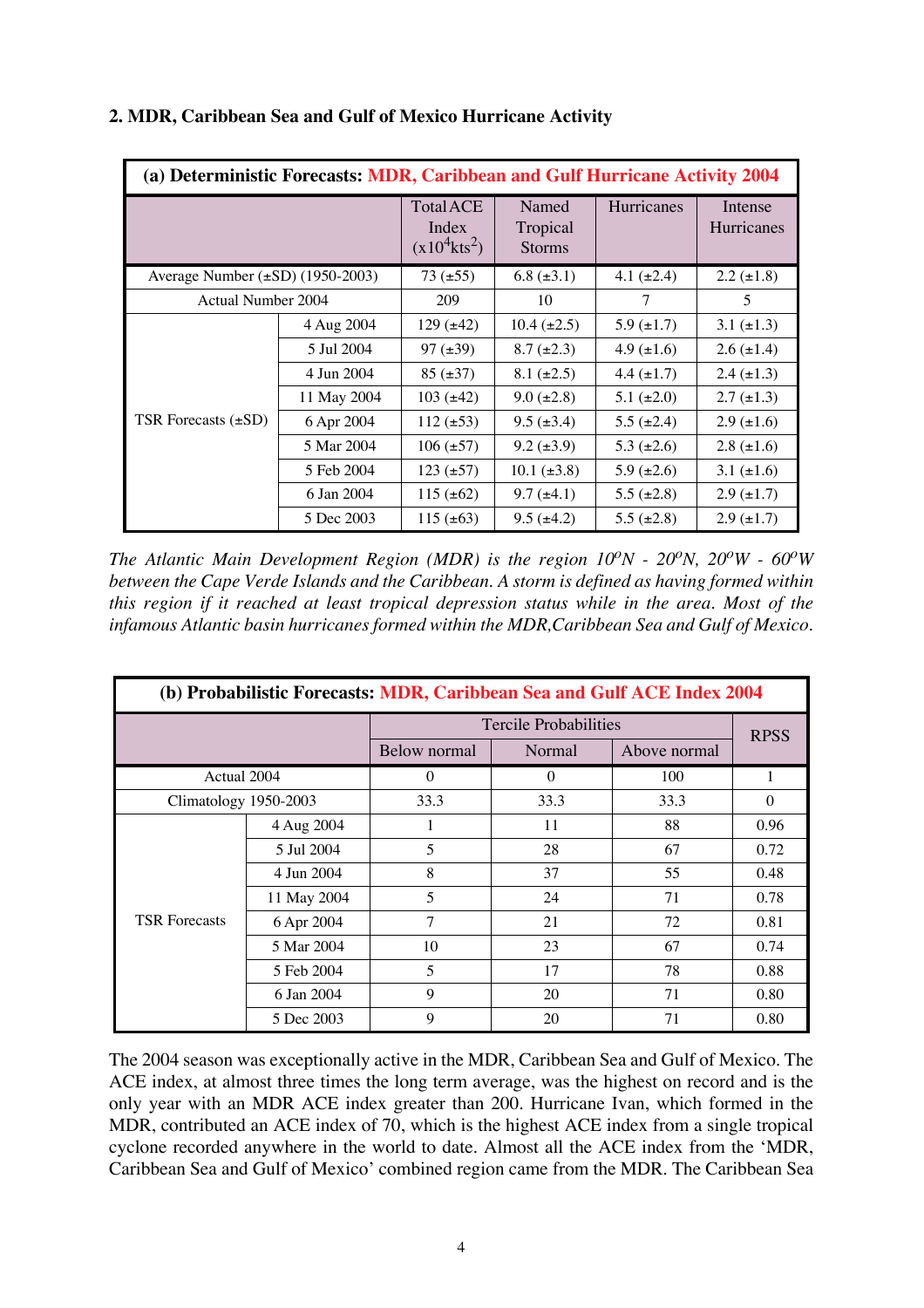and Gulf of Mexico together contributed an ACE index of just 3.6 (the tenth lowest since 1950). The TSR forecasts correctly predicted the number of named storms but underpredicted the number of hurricanes, intense hurricanes and the ACE index. This large underprediction of the ACE index was due, in part, to the intense hurricanes having long westward tracks through the deep tropics, thereby maintaining hurricane intensity for a long time.

All probabilistic forecasts showed significant positive skill. The August forecast performed best overall and was close to perfect.

| (a) Deterministic Forecasts: US Landfalling Hurricane Activity 2004 |             |                        |                                    |                   |  |
|---------------------------------------------------------------------|-------------|------------------------|------------------------------------|-------------------|--|
|                                                                     |             | <b>US ACE</b><br>Index | Named<br>Tropical<br><b>Storms</b> | <b>Hurricanes</b> |  |
| Average Number $(\pm SD)$ (1950-2003)                               |             | $2.2 (\pm 2.0)$        | $3.0 \ (\pm 1.9)$                  | $1.4 \ (\pm 1.2)$ |  |
| Actual Number 2004                                                  |             | 6.6                    | 8                                  | 5                 |  |
|                                                                     | 4 Aug 2004  | 3.1 $(\pm 1.4)$        | $4.2 \ (\pm 1.7)$                  | $2.0 \ (\pm 0.9)$ |  |
|                                                                     | 5 Jul 2004  | $2.6 (\pm 1.3)$        | $3.6 (\pm 1.7)$                    | $1.6 (\pm 0.9)$   |  |
|                                                                     | 4 Jun 2004  | $2.4 \ (\pm 1.2)$      | $3.4 (\pm 1.7)$                    | $1.5 \ (\pm 0.9)$ |  |
|                                                                     | 11 May 2004 | $2.8 (\pm 1.2)$        | $3.8 (\pm 1.7)$                    | $1.7 \ (\pm 0.9)$ |  |
| TSR Forecasts $(\pm SD)$                                            | 6 Apr 2004  | $3.0 (\pm 1.3)$        | $3.9 \ (\pm 1.7)$                  | $1.8 (\pm 1.0)$   |  |
|                                                                     | 5 Mar 2004  | $2.9 \ (\pm 1.3)$      | $3.8 (\pm 1.7)$                    | $1.7 (\pm 1.0)$   |  |
|                                                                     | 5 Feb 2004  | $3.3 (\pm 1.3)$        | 4.1 $(\pm 1.7)$                    | $1.9 \ (\pm 0.9)$ |  |
|                                                                     | 6 Jan 2004  | 3.1 $(\pm 1.4)$        | $3.9 \ (\pm 1.9)$                  | $1.7 (\pm 1.1)$   |  |
|                                                                     | 5 Dec 2003  | 3.1 $(\pm 1.4)$        | $3.9 \ (\pm 1.9)$                  | $1.7 (\pm 1.1)$   |  |

## **3. US Landfalling Hurricane Activity**

| (b) Probabilistic Forecasts: US ACE Index 2004 |             |              |                       |              |             |  |  |
|------------------------------------------------|-------------|--------------|-----------------------|--------------|-------------|--|--|
|                                                |             |              | Tercile Probabilities |              |             |  |  |
|                                                |             | Below normal | Normal                | Above normal | <b>RPSS</b> |  |  |
| Actual 2004                                    |             | $\Omega$     | $\theta$              | 100          | 1           |  |  |
| Climatology 1950-2003                          |             | 33.3         | 33.3                  | 33.3         | $\theta$    |  |  |
|                                                | 4 Aug 2004  | 5            | 25                    | 70           | 0.77        |  |  |
|                                                | 5 Jul 2004  | 8            | 34                    | 57           | 0.54        |  |  |
|                                                | 4 Jun 2004  | 11           | 40                    | 49           | 0.35        |  |  |
|                                                | 11 May 2004 | 6            | 31                    | 63           | 0.65        |  |  |
| <b>TSR Forecasts</b>                           | 6 Apr 2004  | 6            | 27                    | 67           | 0.72        |  |  |
|                                                | 5 Mar 2004  | 6            | 30                    | 64           | 0.67        |  |  |
|                                                | 5 Feb 2004  | 3            | 22                    | 75           | 0.83        |  |  |
|                                                | 6 Jan 2004  | 6            | 26                    | 68           | 0.74        |  |  |
|                                                | 5 Dec 2003  | 6            | 26                    | 68           | 0.74        |  |  |

The 2004 season was a very active year with five hurricanes making US landfall. In addition,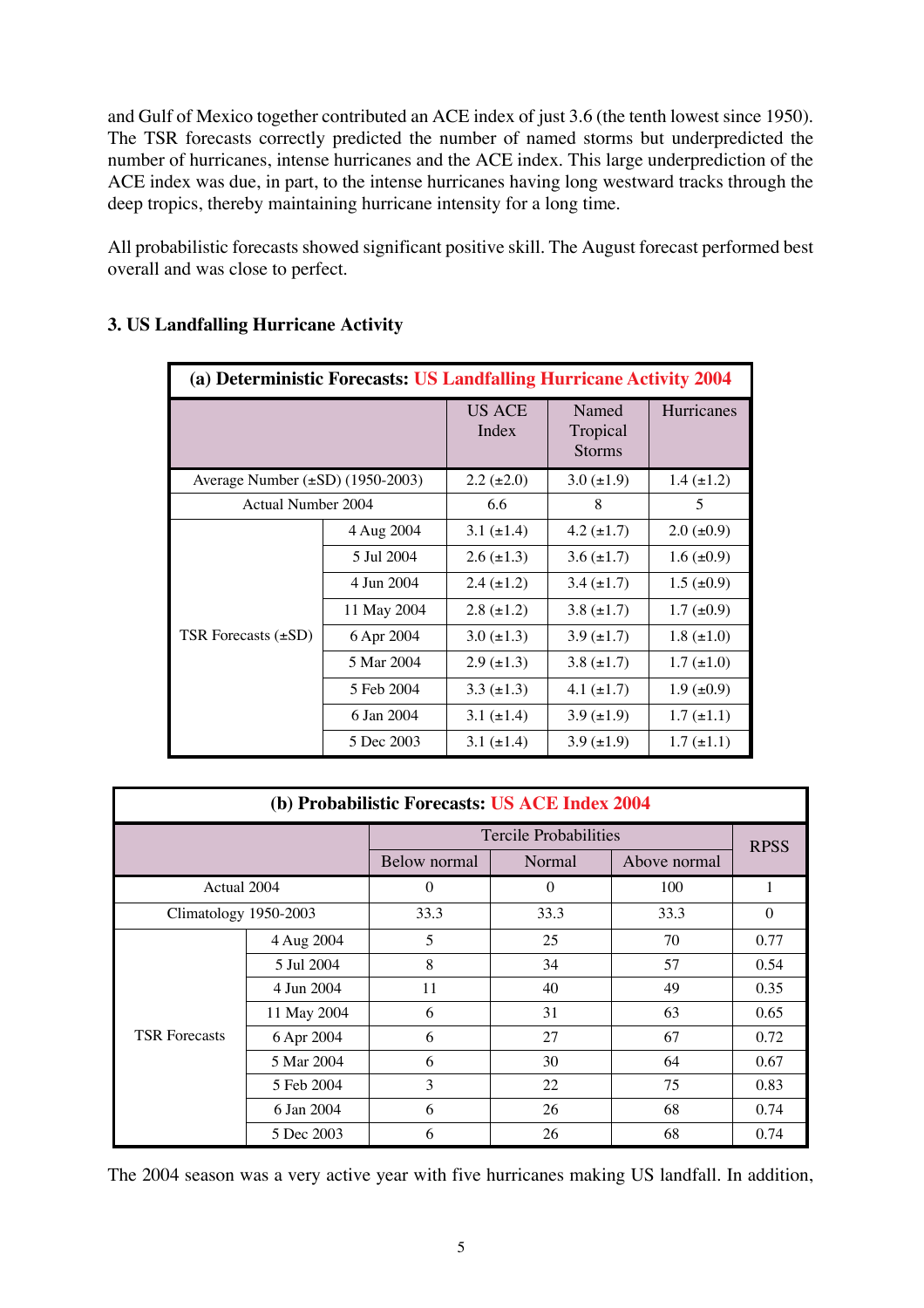hurricane Alex passed 10 miles from Cape Hatteras bringing hurricane force winds to the outer banks. The US ACE index of 6.6 is the eighth highest since 1900. Four hurricanes and one tropical storm affected Florida. The last time one state suffered so many hurricane landfalls was Texas in 1886. The TSR forecasts all predicted above average landfalling activity but underpredicted the magnitude by a factor of two. The February and August forecasts performed best overall.

All probabilistic forecasts showed significant positive skill. The August and February forecasts performed best overall, closely followed by the December and January forecasts.

| <b>Lesser Antilles Landfalling Hurricane Activity 2004</b> |             |                                                    |                                    |                   |                       |  |
|------------------------------------------------------------|-------------|----------------------------------------------------|------------------------------------|-------------------|-----------------------|--|
|                                                            |             | <b>ACE</b><br>Index<br>$(x10^4$ kts <sup>2</sup> ) | Named<br>Tropical<br><b>Storms</b> | <b>Hurricanes</b> | Intense<br>Hurricanes |  |
| Average Number $(\pm\pm SD)$ (1950-2003)                   |             | $1.4 (\pm 2.1)$                                    | $1.1 (\pm 1.0)$                    | $0.4 \ (\pm 0.7)$ | $0.2 (\pm 0.5)$       |  |
| Actual Number 2004                                         |             | 2.5                                                | 2                                  | 1                 | 1                     |  |
|                                                            | 4 Aug 2004  | $2.6 (\pm 2.1)$                                    | $1.8 \ (\pm 0.8)$                  | $0.8 (\pm 0.5)$   | $0.4 (\pm 0.4)$       |  |
|                                                            | 5 Jul 2004  | $2.0 (\pm 2.3)$                                    | $1.5 (\pm 1.0)$                    | $0.6 (\pm 0.6)$   | $0.3 (\pm 0.4)$       |  |
|                                                            | 4 Jun 2004  | $1.7 (\pm 2.3)$                                    | $1.4 \ (\pm 1.0)$                  | $0.6 (\pm 0.6)$   | $0.3$ ( $\pm 0.4$ )   |  |
|                                                            | 11 May 2004 | $2.1 (\pm 2.4)$                                    | $1.6 (\pm 1.0)$                    | $0.7 (\pm 0.6)$   | $0.3 (\pm 0.4)$       |  |
| TSR Forecasts $(\pm SD)$                                   | 6 Apr 2004  | $2.3 (\pm 2.6)$                                    | $1.6 (\pm 1.1)$                    | $0.7 (\pm 0.7)$   | $0.4$ ( $\pm 0.4$ )   |  |
|                                                            | 5 Mar 2004  | $2.1 (\pm 2.7)$                                    | $1.6 (\pm 1.1)$                    | $0.7 (\pm 0.7)$   | $0.4~(\pm 0.4)$       |  |
|                                                            | 5 Feb 2004  | $2.5 (\pm 2.7)$                                    | $1.7 (\pm 1.1)$                    | $0.7 (\pm 0.7)$   | $0.4~(\pm 0.4)$       |  |
|                                                            | 6 Jan 2004  | $2.3 (\pm 2.7)$                                    | $1.7 (\pm 1.1)$                    | $0.7 (\pm 0.7)$   | $0.4~(\pm 0.4)$       |  |
|                                                            | 5 Dec 2003  | $2.3 \ (\pm 2.7)$                                  | $1.7 (\pm 1.1)$                    | $0.7 (\pm 0.7)$   | $0.4$ ( $\pm 0.4$ )   |  |

#### **4. Lesser Antilles Landfalling Numbers**

Two tropical storms and one hurricane made landfall in the Lesser Antilles. Hurricane Ivan made landfall in Grenada as a Category 3 hurricane causing great destruction. The TSR August forecast correctly predicted the number of tropical storms and hurricanes, but slightly overpredicted the ACE index. All forecasts, except those for intense hurricane strikes, were correct to within one standard error.

## **Environmental Factors in 2004**

#### **1. Contemporaneous Influences**

The basic tenet of sound seasonal hurricane forecasting is to forecast the key environmental conditions at the height of the Atlantic hurricane season in August and September. TSR's two predictors are the forecast July-September 2004 trade wind speed over the Caribbean Sea and tropical North Atlantic, and the forecast August-September 2004 sea surface temperature in the hurricane main development region. The former influences cyclonic vorticity (the spinning up of storms) in the main hurricane track region, while the latter provides heat and moisture to power incipient storms in the main track region. The specific predictor values and regions are:

1. Jul-Sep Caribbean 925hPa U-Winds  $[7.5^{\circ}N-17.5^{\circ}N, 40^{\circ}W-110^{\circ}W]$  (CAR U).

2. Aug-Sep SSTs in the Main Development Region  $[10^{\circ}N-20^{\circ}N, 10^{\circ}W-60^{\circ}W]$  (MDR SST).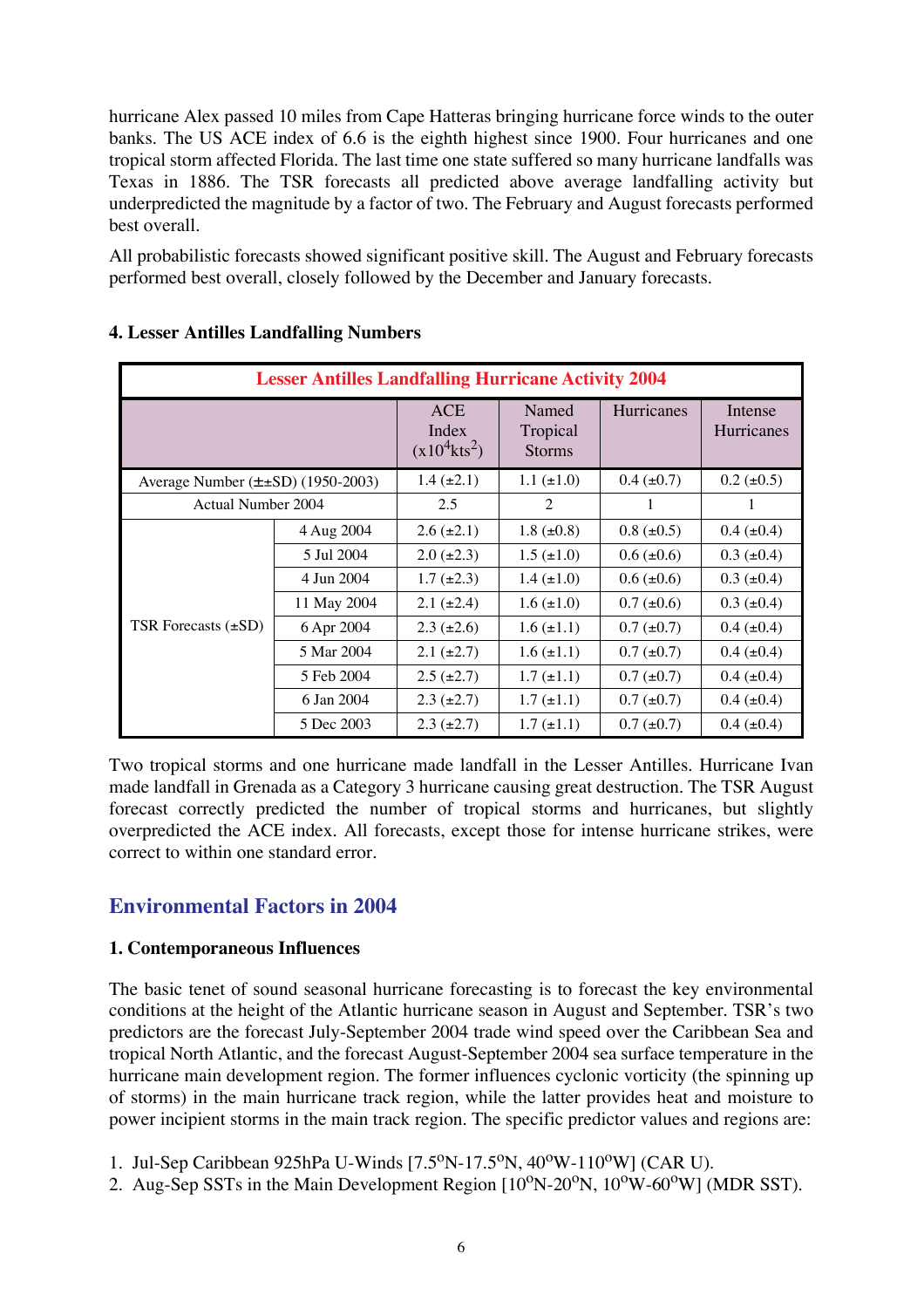The climatology for CAR U is  $-6.4 \text{ms}^{-1}$  (with the -ve sign indicating an easterly wind). When the trade wind speed is lighter than average (+ve u-wind anomaly), cyclonic vorticity within and to the immediate north of the CAR U region is enhanced. The primary factor controlling anomalies in summer trade wind speed (CAR U) is the anomaly in the zonal SST gradient between the east Pacific (ENSO region) and the Caribbean Sea.

| <b>Predictor Verification 2004</b>    |             |                                 |                                    |  |  |
|---------------------------------------|-------------|---------------------------------|------------------------------------|--|--|
|                                       |             | <b>JAS CAR U</b><br>$(ms^{-1})$ | <b>AS MDR</b><br>$SST(^{0\circ}C)$ |  |  |
| Actual Value 2004 (1974-2003 Anomaly) | 0.83        | 0.61                            |                                    |  |  |
|                                       | 4 Aug 2004  | $0.73$ ( $\pm 0.44$ )           | $0.29 \ (\pm 0.13)$                |  |  |
|                                       | 5 Jul 2004  | $0.25 (\pm 0.45)$               | $0.18 (\pm 0.16)$                  |  |  |
|                                       | 4 Jun 2004  | $0.16 (\pm 0.45)$               | $0.02 \ (\pm 0.20)$                |  |  |
|                                       | 11 May 2004 | $0.35 (\pm 0.55)$               | $0.17 (\pm 0.25)$                  |  |  |
| TSR Forecasts $(\pm SD)$              | 6 Apr 2004  | $0.48 (\pm 0.72)$               | $0.17 (\pm 0.27)$                  |  |  |
|                                       | 5 Mar 2004  | $0.39 \ (\pm 0.78)$             | $0.16 (\pm 0.25)$                  |  |  |
|                                       | 5 Feb 2004  | $0.60 (\pm 0.76)$               | $0.27 (\pm 0.26)$                  |  |  |
|                                       | 6 Jan 2004  | $0.50 \ (\pm 0.85)$             | $0.24 \ (\pm 0.27)$                |  |  |
|                                       | 5 Dec 2003  | $0.49$ ( $\pm 0.86$ )           | $0.25 (\pm 0.27)$                  |  |  |

#### **2. Predictor Verification**

All the TSR forecasts for CAR U and MDR SST showed positive skill and anticipated the correct anomaly sign. The early August forecasts proved the most skillful. However, the magnitude of the JAS trade wind speed anomaly was underpredicted in all forecasts. The magnitude of the MDR SST anomaly was even more underpredicted. The MDR SST anomaly warmed rapidly from early August and was the highest since 1950. If both the JAS CAR U and AS MDR SST predictors had been predicted perfectly the total ACE index would have been forecast to be 167. The remaining underprediction arises partly because the magnitude of the 2004 JAS CAR U anomaly  $(0.83 \text{ ms}^{-1})$  was lower than what would be expected historically for such a high total ACE index. The other two years with a total ACE index of over 200 (1950 and 1995) both had trade wind anomalies of at least  $1 \text{ ms}^{-1}$ .

## **Definitions and Verification Data**

The verification is made using track data obtained from the US National Hurricane Center *(http://www.nhc.noaa.gov)* and the Unisys Weather *(http://weather.unisys.com)* websites. Position and maximum windspeeds are supplied at 6-hour time intervals. We interpolate these to 1 hour intervals for deducing the landfalling ACE indices.

#### **Rank Probability Skill Score**

The probabilistic skill measure employed is the rank probability skill score (*RPSS*) (Epstein 1969; Wilks 1995; Goddard et al 2003). Computation of *RPSS* begins with the rank probability score (RPS) which is defined as: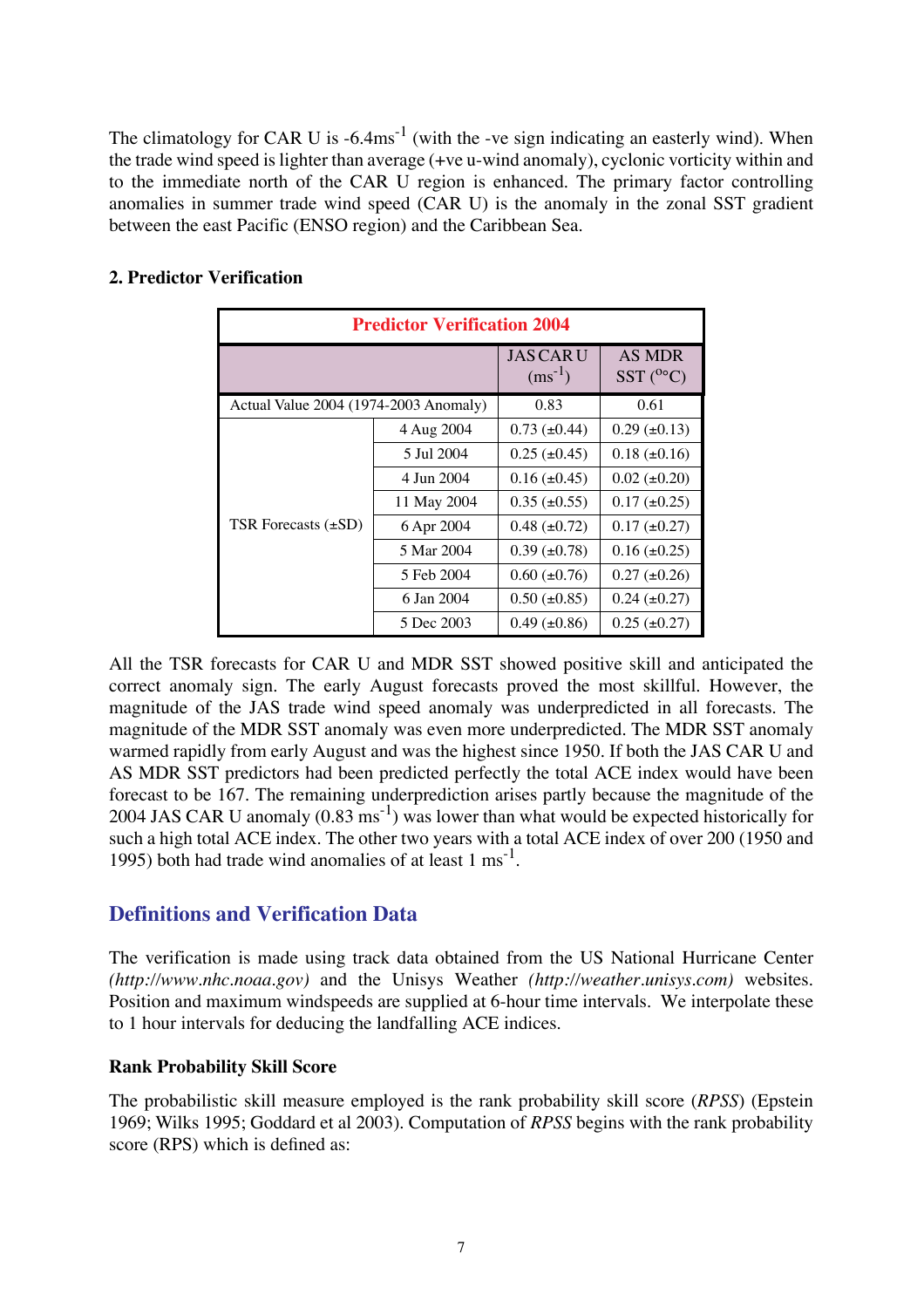$$
RPS = \sum_{m=1}^{N_{cat}} (CP_{F_m} - CP_{O_m})^2
$$

where  $N_{cat} = 3$  for tercile forecasts. The vector  $CP_{Fm}$  represents the cumulative probability of the forecast up to category  $m$ , and  $CP_{Om}$  is the cumulative observed probability up to category *m*. The probability distribution of the observation is 100% for the category that was observed and is zero for the other two categories. For a perfect forecast *RPS* = 0. The *RPS* is referenced to climatology to give the *RPSS* which is defined as:

$$
RPSS = 1 - \frac{RPS_{fest}}{RPS_{ref}}
$$

where  $RPS_{fcsf}$  is the *RPS* of the forecast and  $RPS_{ref}$  (= $RPS_{cl}$ ) is the *RPS* of the climatology forecast. The maximum *RPSS* is 1; a negative *RPSS* indicates skill worse than climatology.

#### **Total ACE Index**

The total ACE (Accumulated Cyclone Energy) index is the sum of the squares of all 6-hourly maximum sustained wind speeds (in units of knots) for all North Atlantic systems while they are at least tropical storm in strength. ACE unit =  $x10^4$  knots<sup>2</sup>.

#### **US ACE Index**

Sum of the squares of hourly maximum sustained wind speeds (in units of knots) for all systems while they are at least tropical storm in strength and over the USA mainland (reduced by a factor of 6). ACE unit =  $x10^4$  knots<sup>2</sup>.

#### **Lesser Antilles ACE Index**

Sum of the squares of hourly maximum sustained wind speeds (in units of knots) for all systems while they are at least tropical storm in strength and within the boxed region  $(10^{\circ}N 18^{\circ}$ N,  $60^{\circ}$ W- $63^{\circ}$ W) (reduced by a factor of 6). ACE unit =  $x10^4$  knots<sup>2</sup>.

|                        | <b>Intense Hurricane</b> = 1 minute sustained winds $> 95$ kts (110mph).    |
|------------------------|-----------------------------------------------------------------------------|
| <b>Hurricane</b>       | $= 1$ minute sustained winds > 63kts (73mph).                               |
| <b>Tropical Storm</b>  | $= 1$ minute sustained winds > 33kts (38mph).                               |
| <b>SD</b>              | $=$ Standard Deviation.                                                     |
| <b>Terciles</b>        | $\epsilon$ Data groupings of equal (33.3%) probability corresponding to the |
|                        | upper, middle and lower one-third of values historically (1950-2003).       |
| <b>USA Mainland</b>    | $=$ Brownsville (Texas) to Maine.                                           |
| <b>Lesser Antilles</b> | $=$ Island arc from Anguilla to Trinidad inclusive.                         |

#### **References**

Epstein, E. S., 1969: A scoring system for probability forecasts of ranked categories. *J. Appl. Meteor.*, **8**, 985-987.

Goddard, L., A. G. Barnston, and S. J. Mason, 2003: Evaluation of the IRI's "net assessment" seasonal climate forecasts. *Bull. Amer. Meteor. Soc*., **84**, 1761-1781.

Wilks, D., 1995: *Statistical Methods in the Atmospheric Sciences*. Academic Press, 467 pp.